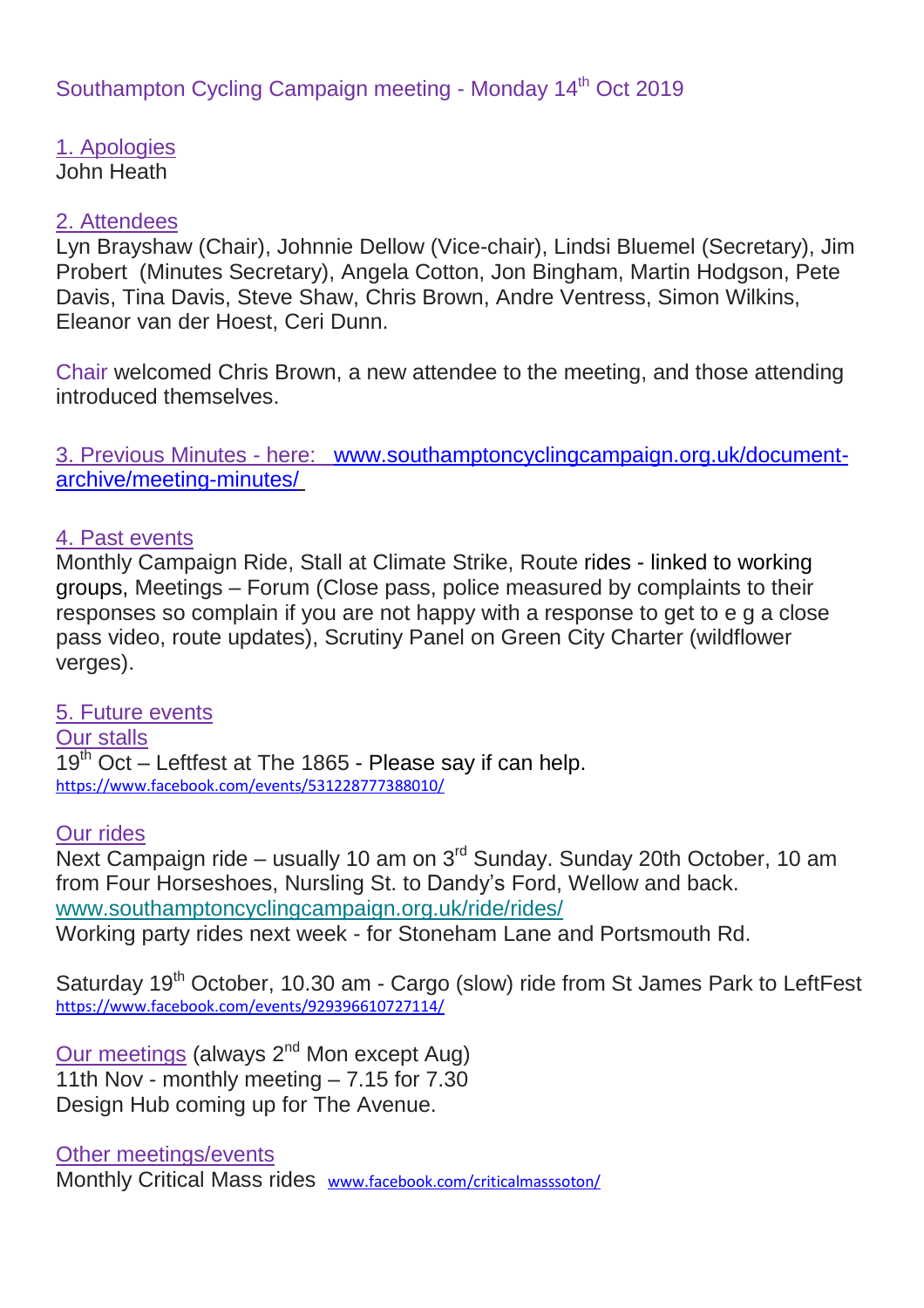Next Cycle Forum  $-14<sup>th</sup>$  January – go as individuals or member of other group, so meeting is not dominated by us.

6. Working groups - opinions needed (alphabetical order) - Location then nonlocation. *SCC team are: Wade, Greg, Tony & Dale.*

--- Bitterne Road East/Thornhill Park Rd - Eric (C) Lyn, Lindsi, Johnnie, Steve S.

--- Bitterne Triangle - Lindsi (C) Eleanor, Lyn, Angela, Liz. Jon B.

--- Bursledon Rd A3024 – Steve S (C) Eric, Lyn, Liz.

--- Central Railway Bridge – Stephen E (C), Jim, Hugh, Su.

--- Central Station South Forecourt - Johnnie (C), Lyn, Lindsi, Liz, (Cara), Colin.

--- City centre – Lindsi (C), Stephen E, Hugh, Su, Liz. Chris, Simon.

--- Eling – John H (C), Jim, others when necessary. *John has heard nothing recently.*

--- Hospital Orbital Route - Johnnie (C), Lyn, John, Jim, Colin.

--- Ipley Cross – Eric reports back from HCC mts (attends as Sustrans rep).

--- Lordswood Lane - John H (C) Jim P others when necessary. *John rode the Lordswood Lane path (about a month ago) and Hants CC had done nothing as regards providing gravel or other material to repair the puddles which we partially drained over a year ago.*

--- (NEW) Portsmouth Rd – Johnnie (C) Martin, Lindsi, Steve S. *Ride with Tony next week.*

--- Portswood /Swaythling/Stoneham Lane - Angela (C), Johnnie, Lyn, Liz, Ceri, Simon.

*Swaythling railway arch is work in progress. Will link cycle route from Parkway through to Market Buildings and then to Honeysuckle Rd. Angela, Simon and Lyn met Greg and made suggestions and were happy with plans.*

*Stoneham Lane (Bassett Green junction to start of Eastleigh cycle path): ride with Tony planned for next week to see what council intend. Vegetation has now been cut back. Flooding has been reported several times.*

--- Salisbury Rd – Pete & Tina (C), Lindsi, Stephen E, John H.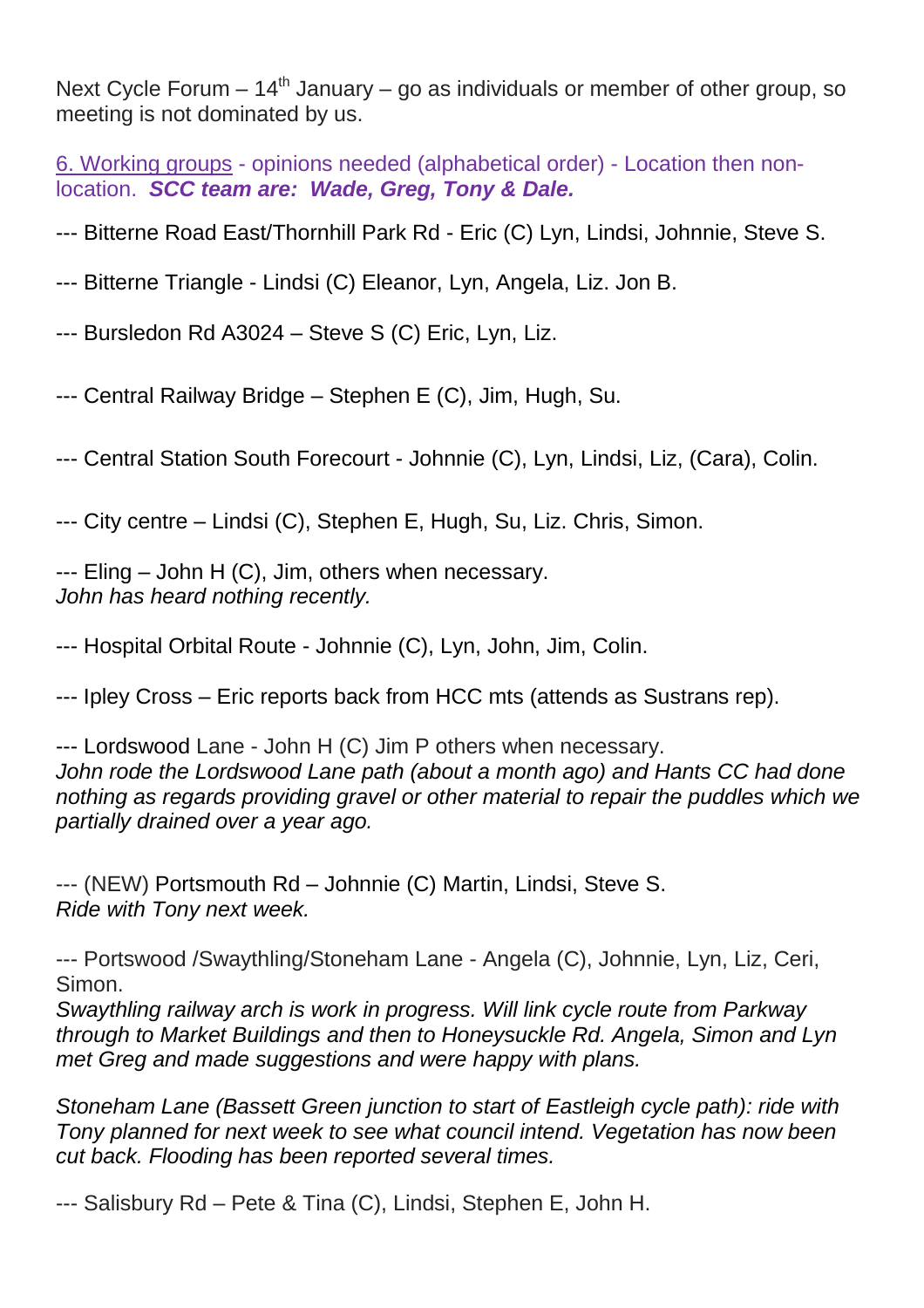*Pete is following up the risk of stopping up of Salisbury Road. Route has reopened, but still worried the road could be closed in the future. Lindsi to ask for freedom of information.*

--- Stoneham Lane, Eastleigh - Lyn (C), Liz, Angela, Simon.

--- The Avenue & Lover's Walk – Lyn (C), Ceri, Johnnie, Colin, Hugh, Pete, Tina, Stephen E, Simon, Chris and Andre. *Design hub soon.*

--- Quayside Rd – Lindsi (C), Eric, Liz, (Stuart).

--- Western Approach - Southampton Cycle Network Route 1 (SCN1) John Bingham (C), John, Pete, Tina, Hugh, Jon, Liz, Colin, Jim. *Jim to arrange ride for group, to then feed back to Wade (including parking in front of Millbrook station).*

--- Mapping & Signage – Angela & Johnnie (C), Lyn, Lindsi, Jim, Stephen E, Eleanor, Eric, Tina.

*Johnnie is now sharing cycle routes on the website using plot-a-route. Plot a routes are now been embedded into the website with in a new window.*

*Council has thanked us for our work on the quiet routes for the map. Now waiting for them to complete - which will be after they have finished their work on the Transforming Cities bid. We have requested our Cyclists Code go on the back of the map. This may be possible.*

--- Traffic Orders: Lindsi (C), John, Hugh & Eleanor.

*Proposal to put a Puffin Crossing across Woodmill Lane, for pedestrians only to continue along Riverside Park. Lindsi to send objections to the council, on the grounds that this would cause more congestion at Woodmill Bridge.*

*Cutbush Lane - as Tony went out with Eric to inspect the proposed changes, Lindsi will ask Eric to look at traffic order.*

## 7. Updates

a) Web page update – Johnnie has access (to do maps)

b) Newsletter - Chris Brown will compile articles, and Lyn and Jon will proof read. Members were asked to submit topics to the newsletter, even if just a paragraph. All Working Party leads please submit an update.

c) Plans for new school in Shirley for age 4-16 to replace St Marks School – check cycle routes are on the agenda – suggestions to Jim please.

# 8. AOB